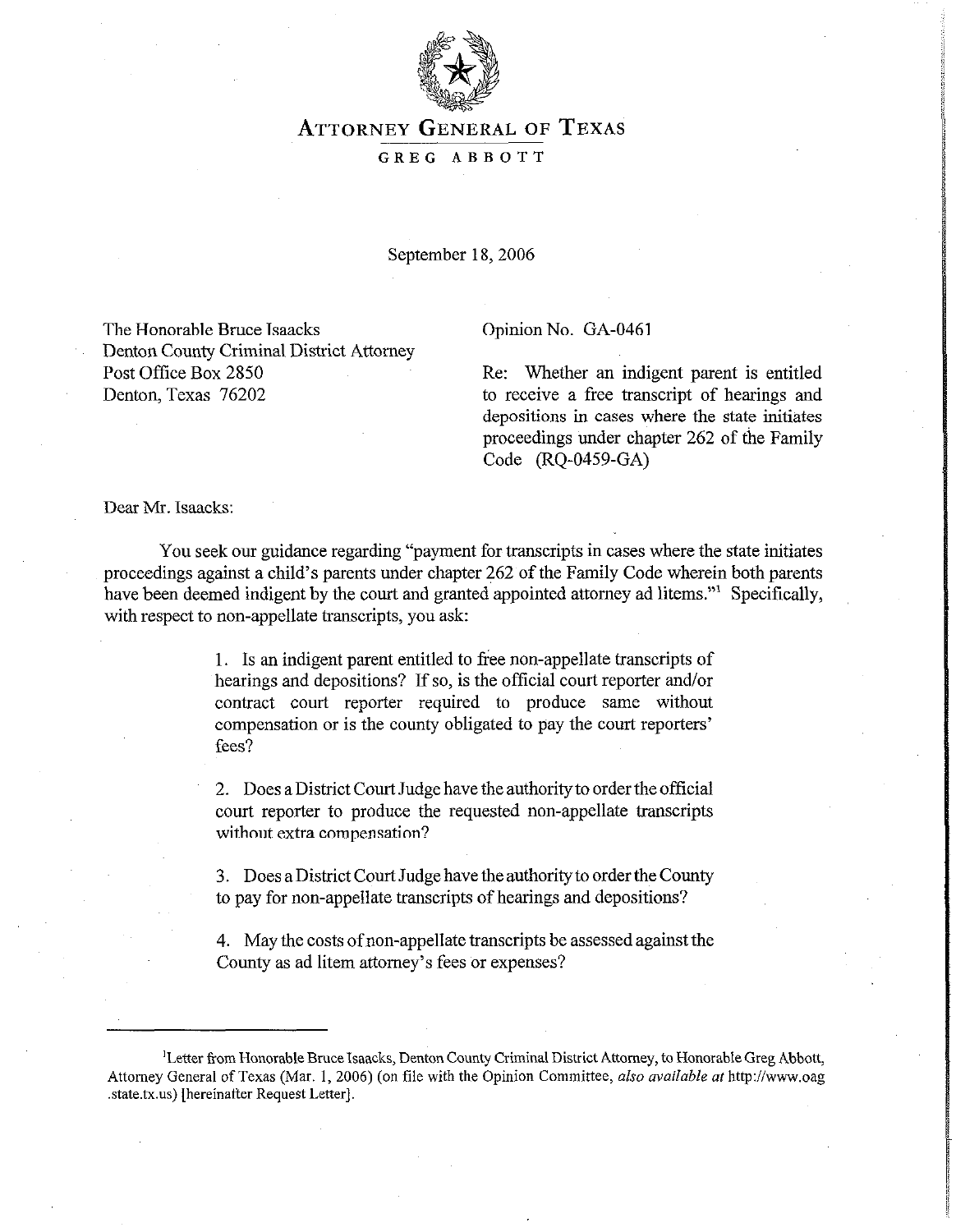5. May the costs of non-appellate transcripts, ordered by an attorney ad litem, be assessed against the County under the authority of [Texas Rule of Civil Procedure] 145?

Request Letter, *supra* note 1, at 2 (footnotes omitted). Finally, with respect to appellate transcripts you ask:

> Assuming an indigent parent perfects an appeal after the fmal judgment was entered, under what circumstances, if any, is the County obligated to pay for an indigent parent's appellate transcript?

#### *Id.* at 3.

### **I. Background**

By way of background, you inform us that the "Texas Department of Family and Protective Services . . . , through the local District Attorney's Office, filed a suit affecting the parent-child relationship in which termination of the parent-child relationship was requested." *Id.* at 1. You further inform us that both parents were deemed indigent by the court and were each appointed an attorney ad litempursuant to section 107.013, Texas Family Code. See *id.* Several depositions were conducted and adversarial hearings took place during the pendency~of the suit, "but prior to trial or a final judgment." *Id.* You tell us that court reporters (official court reporters and contract court reporters) took stenographic notes at these hearings and depositions. See *id.* In preparing for the trial, the attorney ad litem for one of the parents requested the court reporters to provide transcripts of the hearings and depositions. See *id.* at 1-2. You inform us that the official court reporter completed the transcripts and determined the cost to be \$2,000.00. See *id.* at 2. You state that the requesting attorney refused to pay, claiming that the indigent client was entitled to free transcripts in preparation for the trial. See *id.* 

### **II. Legal Background**

The United States Constitution provides many protections to those who are indigent. Through the protection of the Due Process and Equal Protection Clauses of the Fourteenth Amendment, indigent criminal defendants have been provided a free trial transcript for appeal, appointed counsel at trial and on appeal, and certain expert witnesses. See *Griffin v. Ill.*, 351 U.S. 12 (1956) (appellate transcripts); Gideon v. *Wainwvighi,* 372 U.S. 335 (1963) (appointed counsel at trial); *Douglas* v. Cal., 372 U.S. 353 (1963) (appointed counsel on appeal); *Ake v. Okla., 470* U.S. 68 (1985) (expert witnesses). In the context of civil proceedings, indigent individuals have been afforded access to the courts to pursue a divorce without the imposition of filing and process fees. *See Boddie v. Corm.,* 401 U.S. 371 (1971).

The Fourteenth Amendment also affords some protection to indigent parents when the civil context is a termination proceeding. Specifically, the United States Supreme Court has recognized that "equal justice" guarantees an indigent parent in a termination proceeding the right to an appeal.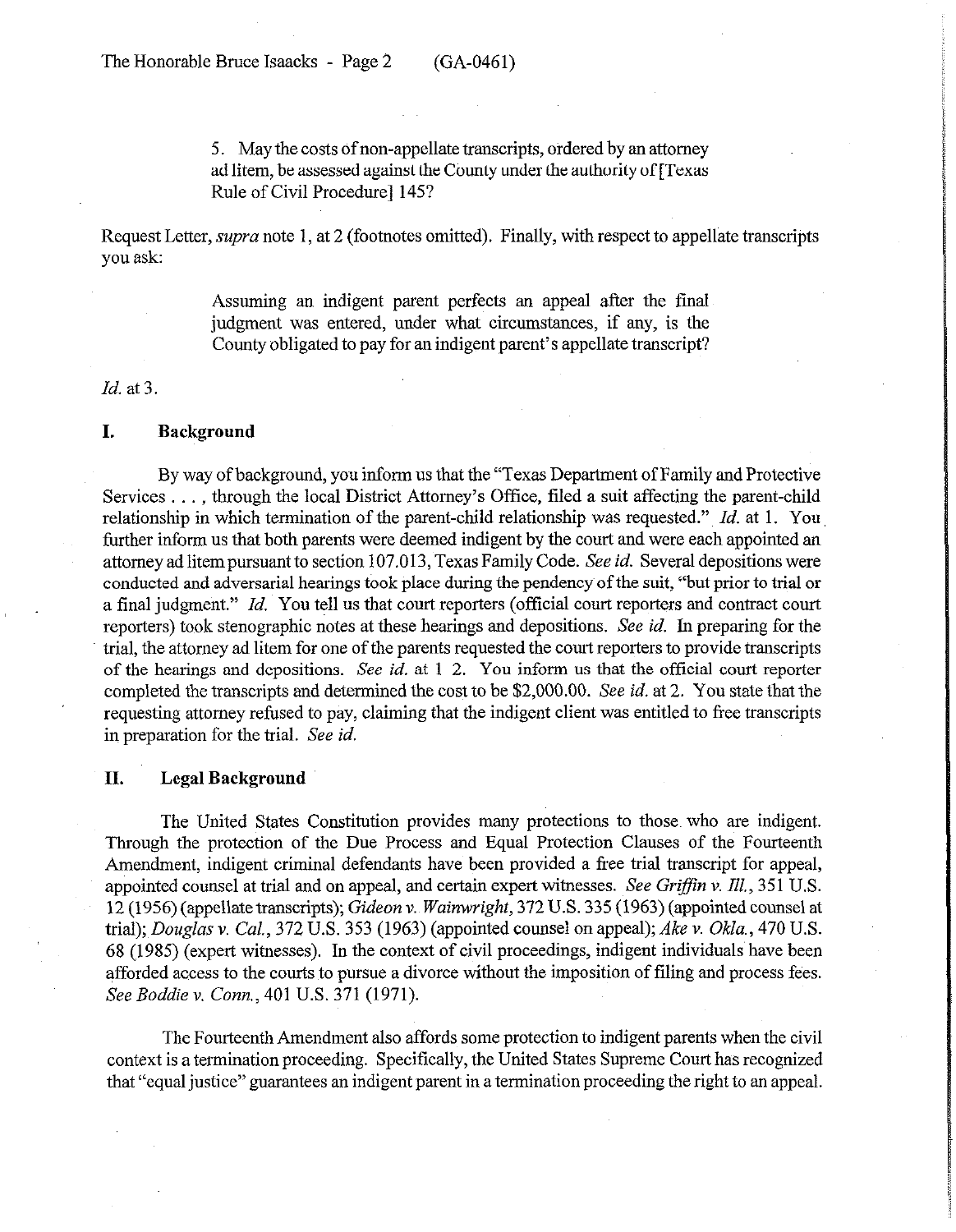See M.L.B. v. *S.L.J.*, 519 U.S. 102, 107 (1996).<sup>2</sup> And borrowing from criminal jurisprudence, the Supreme Court has provided an indigent parent in a termination proceeding the right to counsel in some circumstances and held that a "clear and convincing" burden of proof standard is constitutionally required in parental termination proceedings. See *Lassiter v. Dep't of Soc. Servs.* of Durham County, N.C.,  $452$  U.S.  $18, 32$  (1981) (recognizing right to appointment of counsel when warranted by the character and difficulty of the case); *Suntosky v. Kramer, 455* U.S. 745, 767-70 (1982) (recognizing right to "clear and convincing" standard).

Texas provides an indigent parent facing termination of parental rights with a statutory right to counsel. See TEX. FAM. CODE ANN.  $\S$  107.013(a)(1) (Vernon Supp. 2006). And the Texas Supreme Court has held that the right to counsel includes the right to effective counsel. See In re MS., ES,, *D.S.,* S.S., & N.S., 115 S.W.3d 534, 544 (Tex. 2003). One Texas court of appeals has held that the statutory right to counsel also includes the right to appointment of appellate counsel. See *In re T.V.*, 8 S.W.3d 448, 449–50 (Tex. App.—Waco 1999, no pet.). By statute, an indigent parent in Texas also has a right to a free trial transcript for an appeal. See TEX. FAM. CODE ANN. 5 109.003(a) (Vernon 2002).

Despite any protection otherwise given to an indigent parent in a termination proceeding, we find no case, from Texas or any other state or federal jurisdiction, that considers non-appellate, pretrial hearing or deposition transcripts. Similarly, no Texas statute expressly addresses the question. Consequently, we analyze the issue with reference to applicable constitutional principles.

### **III. Legal Analysis**

#### **A. Provision of non-appellate transcripts**

The Due Process Clause of the Fourteenth Amendment to the United States Constitution provides that "[n]o State shall . deprive any person of life, liberty, or property, without due process of law." US. CONST. amend. XIV, § 1. Due process requires that a state not deprive an individual of a protected liberty interest without first providing appropriate procedural safeguards.<sup>3</sup> See *Mathews v. Eldridge,* 424 U.S. 3 19,332-33 (1976). Once it is determined that due process applies, the question is what process is due. See Logan v. *Zimmerman Brush Co., 455* U.S. 422,428 (1982).

The most basic requirement of procedural due process is the "opportunity to be heard  $\dots$  at a meaningful time and in a meaningful manner." *Armstrong v. Munzo, 380* U.S. 545,552 (1965).

<sup>&</sup>lt;sup>2</sup>The Supreme Court's "equal justice" principle in the M.L.B. decision is supported by both due process and equal protection concerns. See M.L.B., 519 U.S. at 110, 120-24.

 $T$ exas courts traditionally follow federal due process interpretations of federal due process issues. See Univ. of Tex. Med. Sch. at Houston v. Than, 901 S.W.2d 926, 929 (Tex. 1995) ("While the Texas Constitution is textually different in that it refers to 'due course' rather than 'due process,' we regard these terms as without meaningful distinction."). In addition, Texas courts have applied the Mathews v. Eldridge factors to determine whether due course of law was provided under the Texas Constitution. See *Than,* 901 S.W.2d at 930; *Merritt v. Harris County, 115* S.W.2d 17, 21 (Tex. App.---Houston [14th Dist.] 1989, writ denied).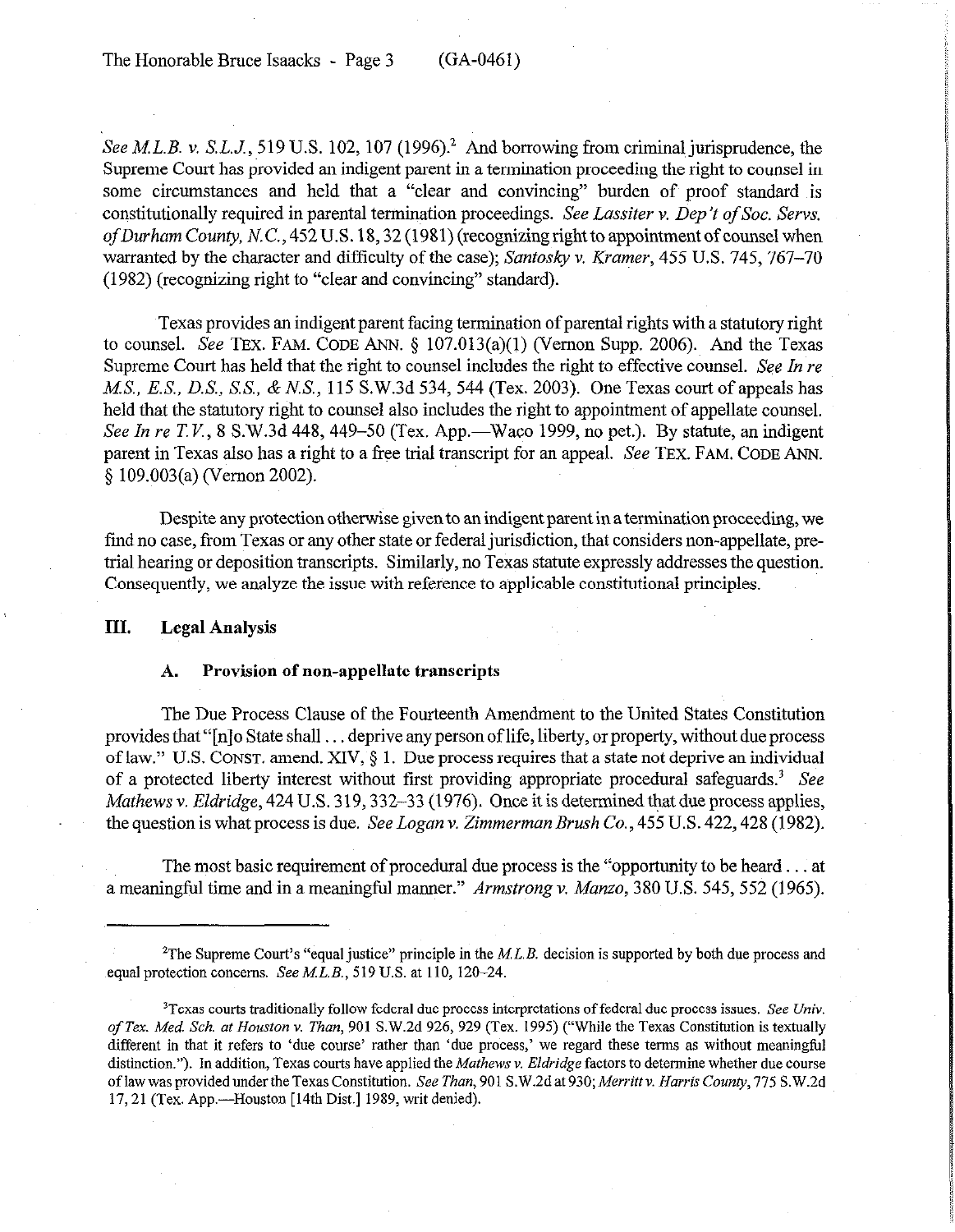Procedural due process "unlike some legal rules, is not a technical conception with a fixed content unrelated to time, place, and circumstances." *Cafeteria & Rest. Workers Union Local 473 v. McElroy,* 367 U.S. 886, 895 (1961). Rather, it is flexible and calls for procedural protections as the particular situation demands. See *Morrissey v. Brewer, 408* U.S. 471,481 (1972); see *also Univ. of Tex. Med. Sch. at Houston v. Than,* 901 S.W.2d 926,930 (Tex. 1995). Exactly what process is due is determined by the practical requirements of the circumstances. To aid in that fact-intensive inquiry, the United States Supreme Court has established a balancing test to determine the dictates of procedural due process in each case. *See Mathews,* 424 U.S. at 335. The three factors for consideration from *Mathews v. Eldridge are:* 

> First, the private interest that will be affected by the official action; second, the risk of an erroneous deprivation of such interest through the procedures used, and the probable value, if any, of additional or substitute procedural safeguards; and finally, the Govermnent's interest, including the function involved and the fiscal and administrative burdens that the additional or substitute procedural requirements would entail.

*Id.* (citing *Goldberg v. Kelly, 397 U.S. 254, 263–71 (1970)).* Though the *Mathews* case did not involve a parental termination proceeding, its three-factor balancing test has been used as the test by which to determine the requirements of procedural due process in termination cases. See *Santosky, 455* U.S. at *757-58; Lassiter, 452 U.S.* at 27-34; see also *In re MS., E.S., D.S., S.S., &*  N.S., 115 S.W.3d at 546–47; *In re E.L.T.*, 93 S.W.3d 372, 378 (Tex. App.—Houston [14th Dist.] 2002, no pet.). While we believe the three-factor balancing test of *Mathews* and its progeny is the test to determine whether non-appellate transcripts should be provided at no cost to an indigent parent, we cannot answer your question. The *Mathews* balancing test requires consideration and analysis of the facts and circumstances involved in any given case and that task is beyond the scope of the opinion process. See Tex; Att'y Gen. Op. No. GA-0370 (2005) at 7 (stating that resolution of fact questions is beyond the scope of the opinion process). Moreover, consideration and analysis ofthe *Mathews* factors can be conducted only by the court presiding over the termination proceeding, subject to judicial review.

### **B. Costs of non-appellate transcripts**

You also ask as part of your first question whether the court reporter is required to produce the non-appellate transcripts without compensation or wliether the county is obligated to pay the court reporter's fees. See Request Letter, *supra* note 1, at 2. Though they are more specific, most of your other questions make the same inquiry about the costs of the transcripts. See *id.* (questions 2-5). Essentially, you want to know who pays for the non-appellate transcripts in the event a court were to determine that the transcripts should be provided at no *cost* to the indigent parent. Because we cannot determine whether an indigent parent in a termination proceeding should even be provided the non-appellate transcripts, we can answer this cost inquiry only in a hypothetical sense. We will therefore assume for this opinion that a trial court in a given case does decide an indigent parent should be provided the transcripts.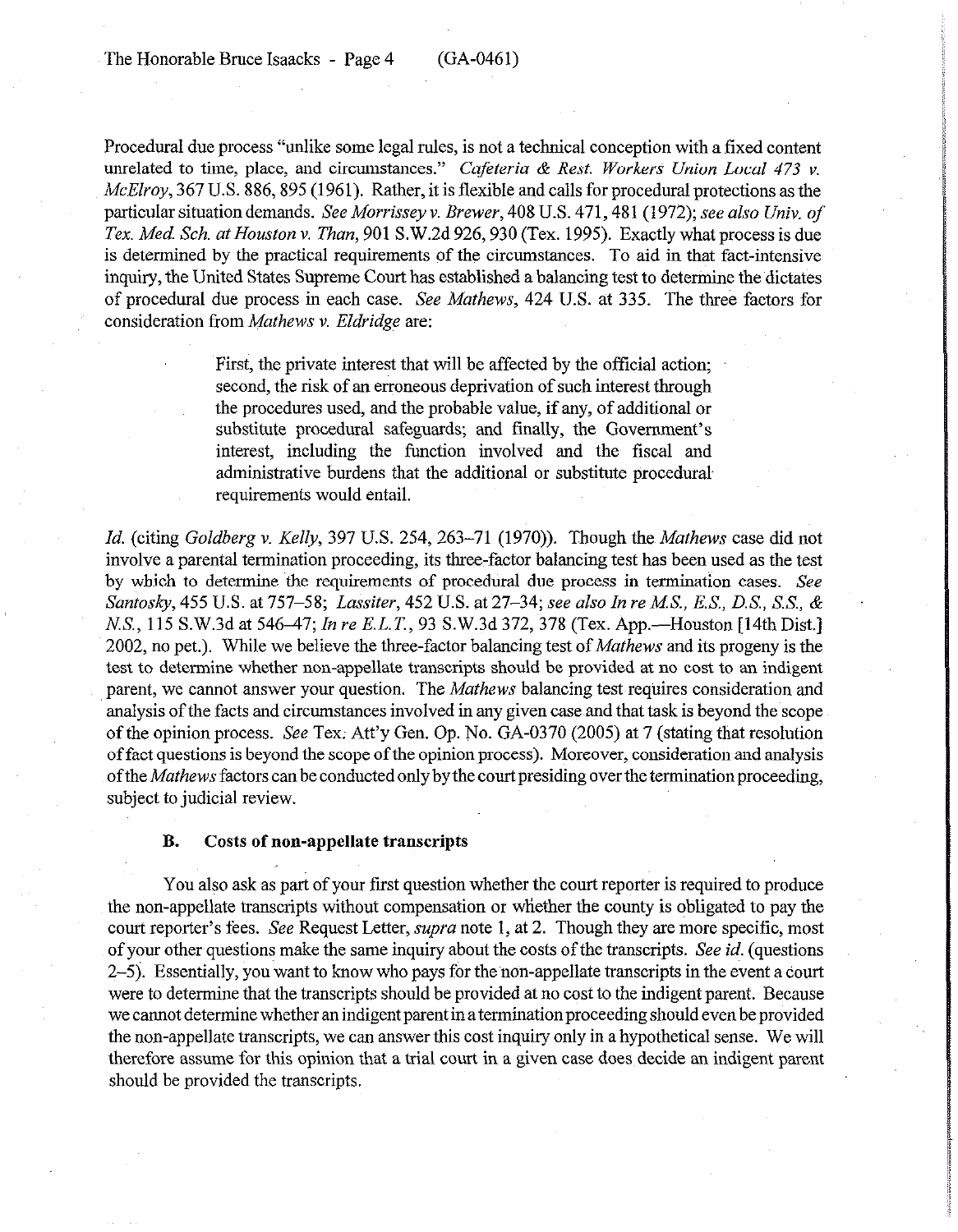No statute or judicial opinion directly tells us who bears the costs of the transcripts. However, Texas statutes provide limited guidance in resolving the question. When a governmental entity initiates a suit to terminate the parent-child relationship, the proceeding occurs under title 5 of the Texas Family Code. Chapter 107, contained in title 5, provides that an attorney ad litem for a parent in a termination proceeding is entitled to "reasonable fees and expenses." TEX. FAM. CODE ANN.  $\S$  107.015(a) (Vernon Supp. 2006). The reasonable fees and expenses are to be paid by the parents unless the parents are indigent. See *id.* If the parents' indigence is demonstrated to the court, the attorney ad litem must be paid the reasonable fees and expenses from the county's general funds.<sup>4</sup> See *id.* § 107.015(c). We believe that section 107.015, though it does not directly address your question, places the burden of paying the costs of representing an indigent parent in a termination proceeding on the public through the general funds of the county. Where a court determines that the indigent parent should be provided the non-appellate transcripts at no cost, we believe the costs of the transcripts are a cost of representing the parent. The costs are therefore an expense of the proceeding under section 107.015 to be borne by the county rather than by the court reporter.

### C. **County's obligation for costs of appellate transcripts**

Your final query relates to a county's responsibility for the costs of appellate transcripts for an indigent parent who appeals from a termination proceeding.

The Family Code provides that "[i]f the party requesting a statement of facts in an appeal of a suit has filed an affidavit stating the party's inability to pay costs as provided by Rule 20, Texas Rules of Appellate Procedure, and the affidavit is approved by the trial court, the trial court may order the county  $\dots$  to pay the costs of preparing the statement of facts." TEX. FAM. CODE ANN.  $\S$ 109.003 (Vernon 2002). Rule 34 of the Texas Rules of Appellate Procedure refers to the "appellate record," which consists of the clerk's record and the reporter's record. See TEX. R. APP. P: 34. You are concerned with whether the costs shall be borne by the county or the court reporter. See Request Letter, *supra* note 1, at 3-4 (inquiring about obligations of the court reporter). Therefore we understand your query about an "appellate transcript" to mean the reporter's record (formerly known as the statement of facts).<sup>5</sup>

<sup>56</sup> The appellate record consists of the clerk's record, and if necessary to the appeal, the reporter's record." TEX. R. APP. P. 34.1. The clerk's record is what used to be called the transcript and the reporter's record is formerly known (continued...)

<sup>&#</sup>x27;Payment from the general funds of the county is to be paid "according to the fee schedule that applies to an attorney appointed to represent a child in a suit under Title 3 as provided by Chapter 51." TEX. FAM. CODE ANN. 5 107.015(c) (Vernon Supp. 2006). Title 3 of the Family Code is the Juvenile Justice Code. See generally TEX. FAM. CODE ANN. tit. 3 (Vernon 2002 & Supp. 2006). Section 51.10 provides that a child in a juvenile proceeding may be represented at ewy stage ofthe proceeding. See *id. 5* 51.1 O(a) (Vernon Supp. 2006). And section 51 .lO authorizes the court to appoint an attorney for the child in certain circumstances. See *id.* 5 5 1.10. where the child's parents are unable to pay for the appointed attorney, the attorney "shall be paid from the general fund of the county" according to the schedule in article 26.05 of the Code of Criminal Procedure. *Id.* § 51.10(d), (i). The schedule in article 26.05 authorizes the appointed attorney for indigent criminal defendants to be paid reasonable attorneys fees for specified services under the requisite fee schedules developed by the various judges of each county. See TEX. CODE GRIM. PROC. ANN. art. 26.05(a)-(b) (Vernon Supp. 2006). Under article 26.05, the appointed counsel shall also be "reimbursed for reasonable and necessary expenses." *Id.* art. 26.05(d).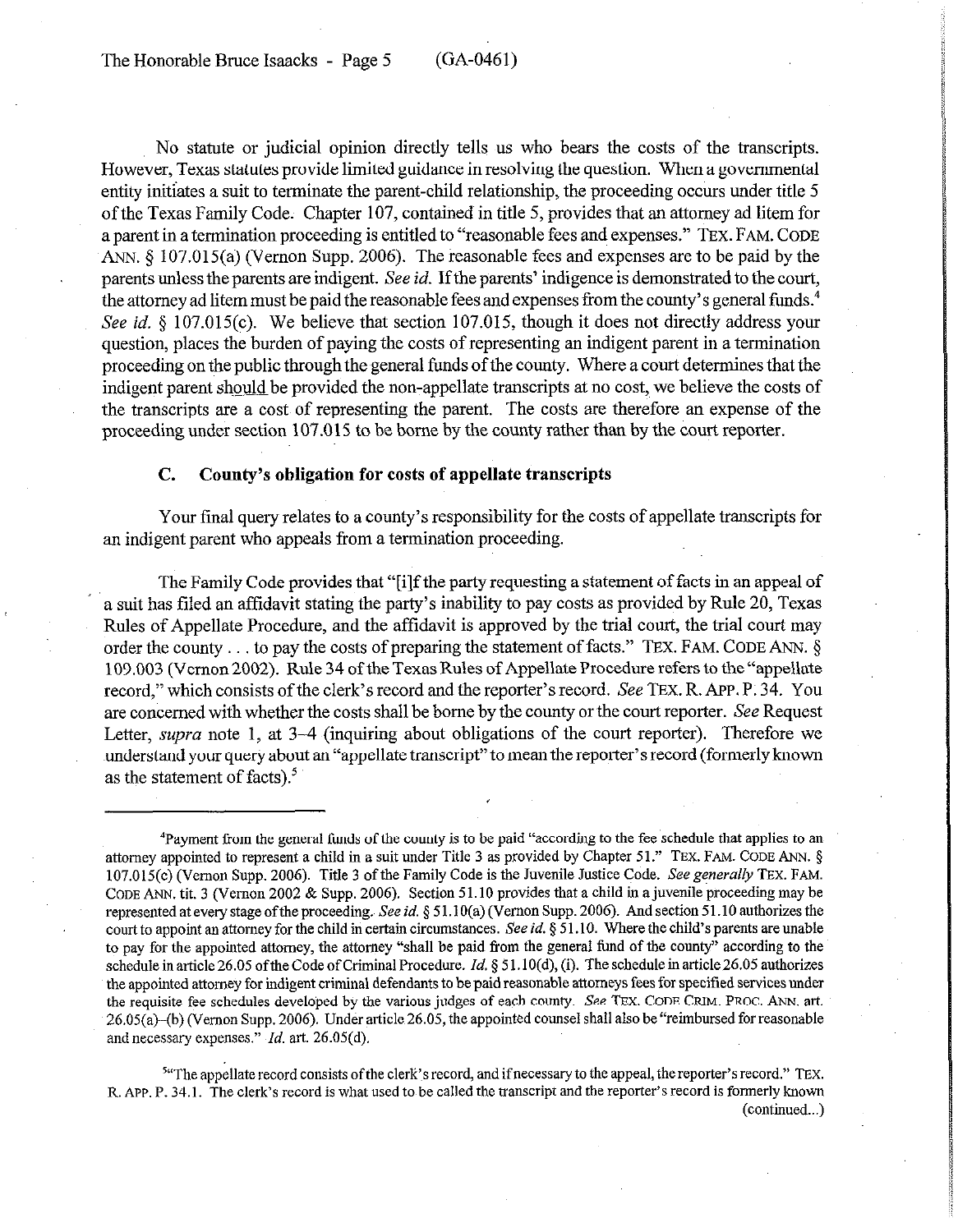Rule 20 of the Texas Rules of Appellate Procedure provides that an indigent party who tiles an uncontested affidavit of indigence and a timely notice of appeal may proceed in an appellate court "without advance payment of costs." TEx. R. APP. P. 20.1(a). Where the appellant's indigence is established, "the trial court clerk and the court reporter must prepare the appellate record without prepayment." Id. 20.1(j). If the indigent appellant is later able to pay or makes a partial payment of the costs of the appeal, Rule 20 provides for the allocation of the payment to the officials to whom costs are due. See *id.* 20.1(k)–(*l*). Section 13.003, Civil Practice and Remedies Code, requires that the court reporter provide the reporter's record "without cost" to an indigent appellant whose affidavit is filed under the rules of appellate procedure. See TEX. CIV. PRAC. & REM. CODE ANN. 5 13.003(a) (Vernon *2002); see also In re VunDe Water, 966* S.W.2d 730,733-34 (Tex. App.-San Antonio 1998, no pet.) (construing the predecessor to rule 20 of the Texas Rules of Appellate Procedure *in pari materia* with section 13.003). Thus, in the ordinary civil appeal the court reporter does not receive payment for the reporter's record unless and until the indigent appellant makes a partial payment or is later able to pay the costs.

When an appeal is taken from a suit affecting the parent-child relationship under title 5 of the Family Code, and the appellant has tiled the affidavit of indigence under Texas Rule of Appellate Procedure 20, "the trial court may order the county in which the trial was held to pay the costs of preparing the statement of facts." TEx. FAM. CODE ANN. 5 109.003(a) (Vernon 2002). The word "may" usually "creates permissive authority or grants permission or a power." TEX. GOV'T CODE ANN. § 311.016 (Vernon 2005) (Code Construction Act); see also Tex. Att'y Gen. Op. No. GA-0319 (2005) at 3. We find no indication in the statute that the word "may" has a mandatory meaning. Thus, under section 109.003 a court may, but is not required to, assess the costs of the court reporter's record to the county. A county is obligated to pay for the reporter's record for an indigent parent's appeal when it has been ordered to do so by the court.

#### $\frac{5}{2}$ (...continued)

as the statement of facts." *Shrepee v. State*, No. 01-96-01386-CR, 1998 WL 55283, at \* 3 (Tex. App.--Houston [1st Dist.] Feb. 12, 1998, pet. ref'd).